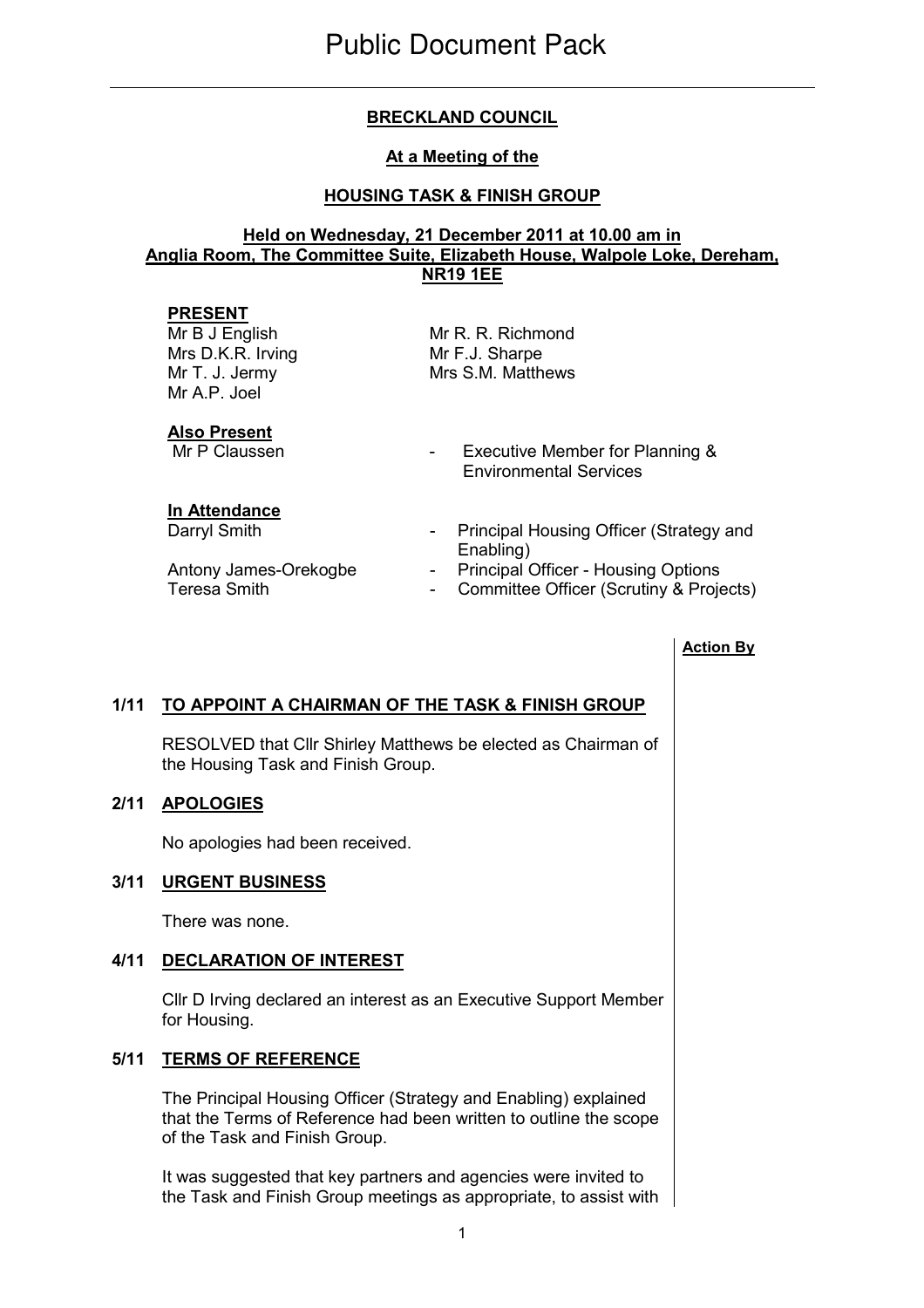### Action By

shaping the policies.

A member asked if Empty Homes were being considered and it was clarified that this would be added as a bullet point to the Terms of Reference.

Cllr Paul Claussen asked if the Panel could have an understanding of the use of Key Select.

The Principal Housing Officer (Strategy and Enabling) explained that Breckland Key Select was an IT platform for allocations of housing, and would also inform the Panels discussion.

It was suggested that the Task and Finish Group received a training session on the elements of Housing. This would provide the group with valuable information to enable Members to make informed recommendations to Overview and Scrutiny.

RESOLVED that the Terms of Reference be agreed, with the exception of adding two bullet points; Empty Homes and to include external agencies.

#### 6/11 REVIEW OF THE TENANCY STRATEGY; ALLOCATION POLICY; HOMELESSNESS STRATEGY

 The Principal Housing Officer (Strategy and Enabling) asked the Group how they wanted the Panel to run. The documents provided with the Agenda gave background information to the areas that needed to be developed.

It was agreed that the Group would like training on the services housing provide to give greater knowledge and understanding of the subject.

A Member suggested that he wanted to understand the demand on housing, the circumstances and demographics on what housing dealt with.

This would be covered in the presentations by the Housing Team.

It was stressed by the Executive Member that this was a very important subject, and it needed to be right. The timescale was between  $3 - 6$  months.

A Member asked if shared ownership was an option. It was explained that forms of home ownership was an option. An example of Shared Equity had been very successful recently. Seven units had been purchased on a shared equity basis in Attleborough on a 75/25% basis. 25% of which had been given to the Council. Whilst it was not physical money, it was a paper asset to the Council. Therefore the options around forms of home ownership were improving.

Under-occupation was an issue for the district. Current secure